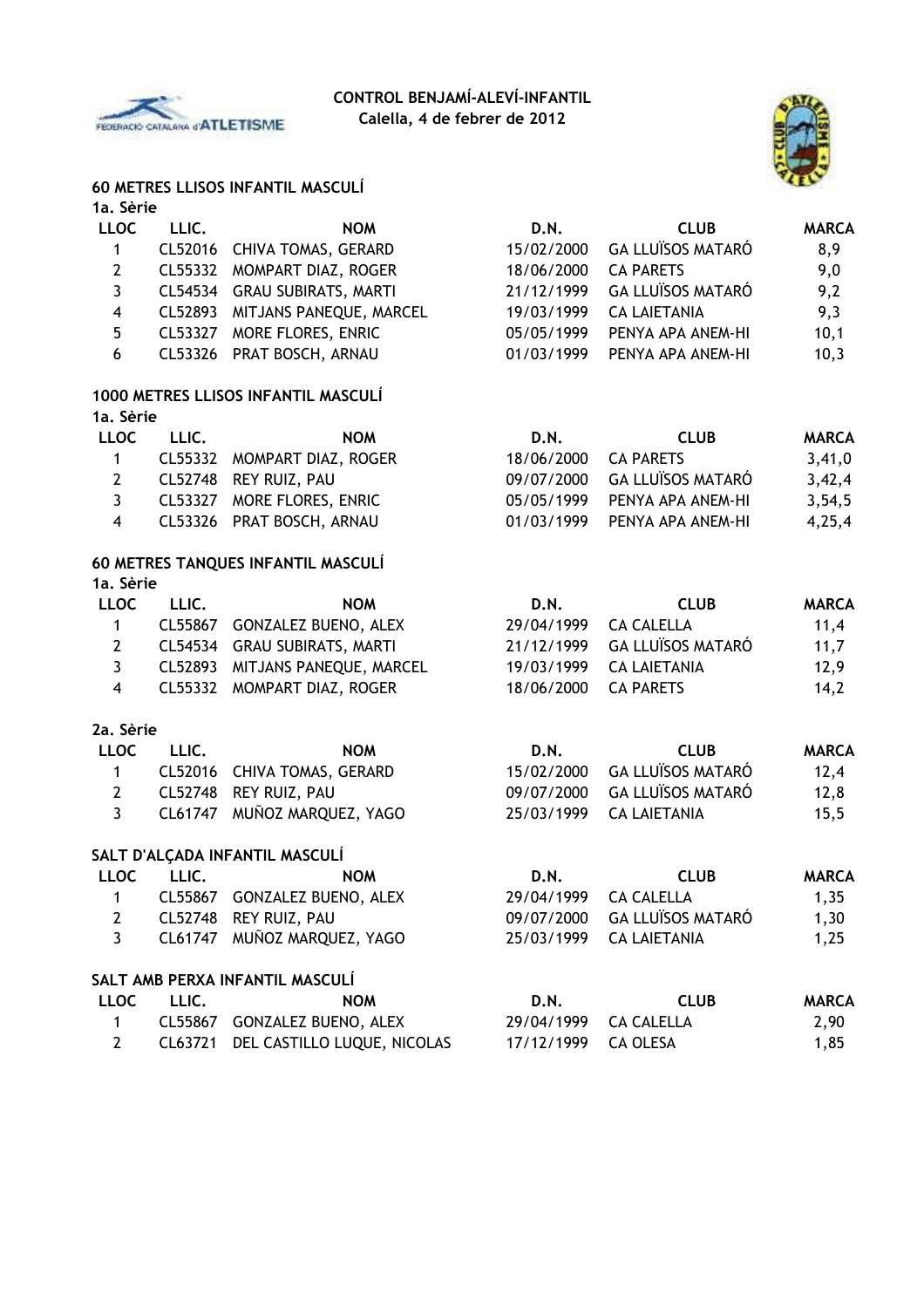



#### **60 METRES LLISOS INFANTIL FEMENÍ**

| 1a. Sèrie               |         |                                    |            |                          |              |
|-------------------------|---------|------------------------------------|------------|--------------------------|--------------|
| <b>LLOC</b>             | LLIC.   | <b>NOM</b>                         | D.N.       | <b>CLUB</b>              | <b>MARCA</b> |
| $\mathbf{1}$            |         | CL61074 DOUMBOUYA, CIRE            | 05/04/1999 | <b>CA CALELLA</b>        | 8,6          |
| $\mathbf{2}$            | CL59746 | SANCHEZ SORIANO, NIEVES            | 07/01/1999 | <b>CA MONTORNÈS</b>      | 8,7          |
| $\overline{3}$          | CL62086 | PUJAL VILA, MARIA-ROSER            | 24/12/1999 | <b>CA CALELLA</b>        | 11,5         |
| $\overline{\mathbf{4}}$ | CL57612 | <b>GURRI CASALS, NURIA</b>         | 01/08/2000 | <b>CA MONTORNÈS</b>      | 12,1         |
| 2a. Sèrie               |         |                                    |            |                          |              |
| <b>LLOC</b>             | LLIC.   | <b>NOM</b>                         | D.N.       | <b>CLUB</b>              | <b>MARCA</b> |
| $\mathbf{1}$            | CL63973 | MORENO MARTIN, ELENA               | 11/08/2000 | <b>CA PARETS</b>         | 9,4          |
| $\overline{2}$          | CL62091 | SANKOUR-MEZOURI FTOUH, RIM         | 04/02/2000 | <b>CA CALELLA</b>        | 9,6          |
| $\overline{3}$          | CL57600 | BALDEH BALDEH, ASANTU              | 13/08/2000 | <b>CA PARETS</b>         | 10,6         |
|                         |         | 1000 METRES LLISOS INFANTIL FEMENÍ |            |                          |              |
| 1a. Sèrie               |         |                                    |            |                          |              |
| <b>LLOC</b>             | LLIC.   | <b>NOM</b>                         | D.N.       | <b>CLUB</b>              | <b>MARCA</b> |
| $\mathbf{1}$            |         | CL63973 MORENO MARTIN, ELENA       | 11/08/2000 | <b>CA PARETS</b>         | 4,07,1       |
| $\mathbf{2}$            | CL61326 | SERRANO GARCIA, NAIARA             | 13/03/2000 | <b>GA LLUÏSOS MATARÓ</b> | 4,08,3       |
| $\overline{3}$          | CL57600 | BALDEH BALDEH, ASANTU              | 13/08/2000 | <b>CA PARETS</b>         | 4, 12, 2     |
|                         |         | 60 METRES TANQUES INFANTIL FEMENÍ  |            |                          |              |
| 1a. Sèrie               |         |                                    |            |                          |              |
| <b>LLOC</b>             | LLIC.   | <b>NOM</b>                         | D.N.       | <b>CLUB</b>              | <b>MARCA</b> |
| $\mathbf{1}$            | CL59746 | SANCHEZ SORIANO, NIEVES            | 07/01/1999 | <b>CA MONTORNÈS</b>      | 12,2         |
| $\mathbf{2}$            | CL63973 | MORENO MARTIN, ELENA               | 11/08/2000 | <b>CA PARETS</b>         | 13,7         |
| $\mathbf{3}$            | CL61256 | PASCUAL TUBERT, BERTA              | 09/02/2000 | <b>CA LAIETANIA</b>      | 14,0         |
| $\overline{\mathbf{4}}$ | CL57600 | BALDEH BALDEH, ASANTU              | 13/08/2000 | <b>CA PARETS</b>         | 15,6         |
|                         |         | SALT AMB PERXA INFANTIL FEMENÍ     |            |                          |              |
| <b>LLOC</b>             | LLIC.   | <b>NOM</b>                         | D.N.       | <b>CLUB</b>              | <b>MARCA</b> |
| $\mathbf{1}$            |         | CL55084 DEL CERRO VILLALBA, TANIA  | 31/12/1999 | <b>CA OLESA</b>          | 2,10         |
| $\overline{2}$          | CL63752 | RODRIGUEZ LOPEZ, ALBA              | 11/08/2000 | <b>CA LAIETANIA</b>      | 1,60         |
|                         |         | SALT DE LLARGADA INFANTIL FEMENÍ   |            |                          |              |
| <b>LLOC</b>             | LLIC.   | <b>NOM</b>                         | D.N.       | <b>CLUB</b>              | <b>MARCA</b> |
| 1                       | CL59897 | MARTINEZ GARCIA, LOLA              | 18/11/2000 | <b>CA SANT JUST</b>      | 3,88         |
| $\mathbf{2}$            | CL61074 | DOUMBOUYA, CIRE                    | 05/04/1999 | <b>CA CALELLA</b>        | 3,59         |
| $\mathbf{3}$            | CL62086 | PUJAL VILA, MARIA-ROSER            | 24/12/1999 | <b>CA CALELLA</b>        | 3,53         |
| $\overline{\mathbf{4}}$ | CL62091 | SANKOUR-MEZOURI FTOUH, RIM         | 04/02/2000 | <b>CA CALELLA</b>        | 3,34         |
| 5                       | CL56366 | <b>GUARDEÑO ORTIZ, MARINA</b>      | 04/06/1999 | <b>CA MONTORNÈS</b>      | 3,22         |
| $\boldsymbol{6}$        | CL61326 | SERRANO GARCIA, NAIARA             | 13/03/2000 | <b>GA LLUÏSOS MATARÓ</b> | 3,12         |
| $\overline{7}$          | CL56379 | RUIZ TEJERO, LAURA                 | 30/10/1999 | <b>CA MONTORNÈS</b>      | 2,72         |
| 8                       | CL57612 | <b>GURRI CASALS, NURIA</b>         | 01/08/2000 | <b>CA MONTORNÈS</b>      | 2,57         |
|                         |         | LLANÇAMENT DE PES INFANTIL FEMENÍ  |            |                          |              |
| <b>LLOC</b>             | LLIC.   | <b>NOM</b>                         | D.N.       | <b>CLUB</b>              | <b>MARCA</b> |
| $\mathbf{1}$            | CL58712 | ROSSELL FONT, ESTEL                | 13/08/2000 | <b>CA CALELLA</b>        | 9,03         |
| $\overline{2}$          | CL56366 | GUARDEÑO ORTIZ, MARINA             | 04/06/1999 | <b>CA MONTORNÈS</b>      | 6,40         |
| 3                       | CL57612 | <b>GURRI CASALS, NURIA</b>         | 01/08/2000 | <b>CA MONTORNÈS</b>      | 5,23         |
| $\overline{\mathbf{4}}$ | CL56379 | RUIZ TEJERO, LAURA                 | 30/10/1999 | <b>CA MONTORNÈS</b>      | 4,89         |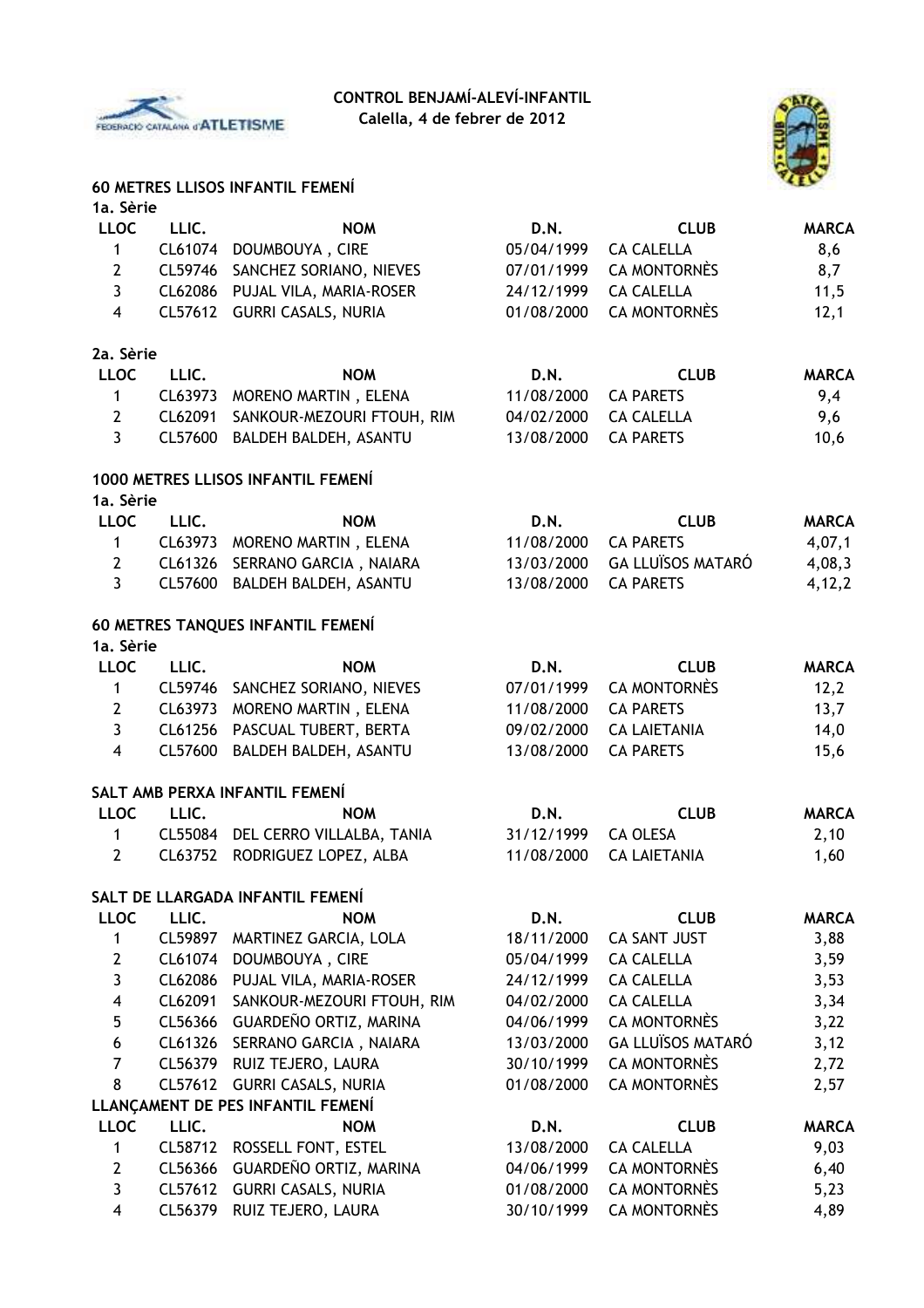



#### **60 METRES LLISOS ALEVÍ MASCULÍ 1a. Sèrie**

| 1a. Serie               |         |                                 |             |                          |              |
|-------------------------|---------|---------------------------------|-------------|--------------------------|--------------|
| <b>LLOC</b>             | LLIC.   | <b>NOM</b>                      | D.N.        | <b>CLUB</b>              | <b>MARCA</b> |
| 1                       | CL56372 | MORET MARTINEZ, IÑAKI           | 05/06/2001  | <b>CA MONTORNÈS</b>      | 9,2          |
| $\mathbf{2}$            | CL56358 | FERRON MARTINEZ, ISRAEL         | 24/03/2001  | <b>CA MONTORNÈS</b>      | 10,2         |
| $\overline{3}$          | CL57432 | CORBERA LACAL, FERRAN           | 29/12/2002  | <b>CA PARETS</b>         | 10,6         |
| $\overline{4}$          | CL63320 | DELGADO GRAJERA, MIQUEL         | 13/03/2001  | <b>GA LLUÏSOS MATARÓ</b> | 11,5         |
| 2a. Sèrie               |         |                                 |             |                          |              |
| <b>LLOC</b>             | LLIC.   | <b>NOM</b>                      | D.N.        | <b>CLUB</b>              | <b>MARCA</b> |
| 1                       | CL61563 | DOM INGUEZ MARTINEZ, IKER       | 20/08/2001  | <b>CA CALELLA</b>        | 9,8          |
| $\mathbf{2}$            | CL59106 | BAUTISTA MARCOS, ALVARO         | 09/07/2002  | <b>CA PARETS</b>         | 9,9          |
| 3                       | CL56376 | PEREZ LOPEZ, SERGIO             | 06/03/2001  | <b>CA MONTORNÈS</b>      | 10,1         |
| $\overline{\mathbf{4}}$ | CL55185 | BALLESTA LOPEZ, VICTOR          | 02/12/2001  | <b>GA LLUÏSOS MATARÓ</b> | 10,3         |
| 5                       | CL59042 | PUIG BESA, ADRIA                | 11/04/2001  | <b>CA CALELLA</b>        | 10,9         |
| 6                       | CL62601 | ABAD CAMPINS, ORIOL             | 16/07/2002  | <b>CA MONTORNÈS</b>      | 11,1         |
| 3a. Sèrie               |         |                                 |             |                          |              |
| <b>LLOC</b>             | LLIC.   | <b>NOM</b>                      | <b>D.N.</b> | <b>CLUB</b>              | <b>MARCA</b> |
| 1                       | CL59043 | RODRIGUEZ TEN, PAU              | 12/05/2002  | <b>CA CALELLA</b>        | 9,5          |
| $\overline{2}$          | CL55184 | MIRMI MASRAMON, ARMAND          | 21/11/2001  | <b>GA LLUÏSOS MATARÓ</b> | 9,9          |
| 3                       | CL62559 | LARROYA RAMON, NARCIS           | 17/05/2002  | <b>CA PARETS</b>         | 10,4         |
| $\overline{4}$          | CL56371 | MOLINA FERNANDEZ, RUBEN         | 29/10/2001  | <b>CA MONTORNÈS</b>      | 10,7         |
|                         |         | 60 METRES TANQUES ALEVÍ MASCULÍ |             |                          |              |
| 1a. Sèrie               |         |                                 |             |                          |              |
| <b>LLOC</b>             | LLIC.   | <b>NOM</b>                      | D.N.        | <b>CLUB</b>              | <b>MARCA</b> |
| 1                       | CL56372 | MORET MARTINEZ, IÑAKI           | 05/06/2001  | <b>CA MONTORNÈS</b>      | 10,9         |
| $\mathbf{2}$            | CL55185 | <b>BALLESTA LOPEZ, VICTOR</b>   | 02/12/2001  | <b>GA LLUÏSOS MATARÓ</b> | 11,4         |
| 3                       | CL62559 | LARROYA RAMON, NARCIS           | 17/05/2002  | <b>CA PARETS</b>         | 12,2         |
| 4                       | CL62601 | ABAD CAMPINS, ORIOL             | 16/07/2002  | <b>CA MONTORNÈS</b>      | 12,9         |
| 2a. Sèrie               |         |                                 |             |                          |              |
| <b>LLOC</b>             | LLIC.   | <b>NOM</b>                      | D.N.        | <b>CLUB</b>              | <b>MARCA</b> |
| 1                       | CL56358 | FERRON MARTINEZ, ISRAEL         | 24/03/2001  | <b>CA MONTORNÈS</b>      | 11,3         |
| $\overline{2}$          | CL55184 | MIRMI MASRAMON, ARMAND          | 21/11/2001  | GA LLUÏSOS MATARÓ        | 12,1         |
| 3                       | CL59106 | BAUTISTA MARCOS, ALVARO         | 09/07/2002  | <b>CA PARETS</b>         | 15,3         |
| $\overline{\mathbf{4}}$ | CL63320 | DELGADO GRAJERA, MIQUEL         | 13/03/2001  | <b>GA LLUÏSOS MATARÓ</b> | 15,7         |
| 3a. Sèrie               |         |                                 |             |                          |              |
| <b>LLOC</b>             | LLIC.   | <b>NOM</b>                      | D.N.        | <b>CLUB</b>              | <b>MARCA</b> |
| 1                       | CL56376 | PEREZ LOPEZ, SERGIO             | 06/03/2001  | <b>CA MONTORNÈS</b>      | 11,6         |
| $\mathbf{2}$            | CL57432 | CORBERA LACAL, FERRAN           | 29/12/2002  | <b>CA PARETS</b>         | 13,0         |
| 3                       | CL56371 | MOLINA FERNANDEZ, RUBEN         | 29/10/2001  | <b>CA MONTORNÈS</b>      | 13,6         |
| $\overline{4}$          | CL61563 | DOM INGUEZ MARTINEZ, IKER       | 20/08/2001  | <b>CA CALELLA</b>        | 14,4         |
|                         |         | SALT D'ALÇADA ALEVÍ MASCULÍ     |             |                          |              |
| <b>LLOC</b>             | LLIC.   | <b>NOM</b>                      | D.N.        | <b>CLUB</b>              | <b>MARCA</b> |
| 1                       | CL56358 | FERRON MARTINEZ, ISRAEL         | 24/03/2001  | <b>CA MONTORNÈS</b>      | 1,15         |
| $\mathbf{2}$            | CL56371 | MOLINA FERNANDEZ, RUBEN         | 29/10/2001  | <b>CA MONTORNÈS</b>      | 1,10         |
| 3                       | CL59042 | PUIG BESA, ADRIA                | 11/04/2001  | <b>CA CALELLA</b>        | 1,10         |
| 4                       | CL56372 | MORET MARTINEZ, IÑAKI           | 05/06/2001  | <b>CA MONTORNÈS</b>      | 1,05         |
|                         | CL55185 | BALLESTA LOPEZ, VICTOR          | 02/12/2001  | <b>GA LLUÏSOS MATARÓ</b> | <b>NULS</b>  |
|                         | CL63320 | DELGADO GRAJERA, MIQUEL         | 13/03/2001  | <b>GA LLUÏSOS MATARÓ</b> | <b>NULS</b>  |
|                         | CL55184 | MIRMI MASRAMON, ARMAND          | 21/11/2001  | <b>GA LLUÏSOS MATARÓ</b> | <b>NULS</b>  |
|                         | CL61563 | DOM INGUEZ MARTINEZ, IKER       | 20/08/2001  | <b>CA CALELLA</b>        | <b>NULS</b>  |
|                         | CL62601 | ABAD CAMPINS, ORIOL             | 16/07/2002  | <b>CA MONTORNÈS</b>      | <b>NULS</b>  |
|                         | CL56376 | PEREZ LOPEZ, SERGIO             | 06/03/2001  | <b>CA MONTORNÈS</b>      | <b>NULS</b>  |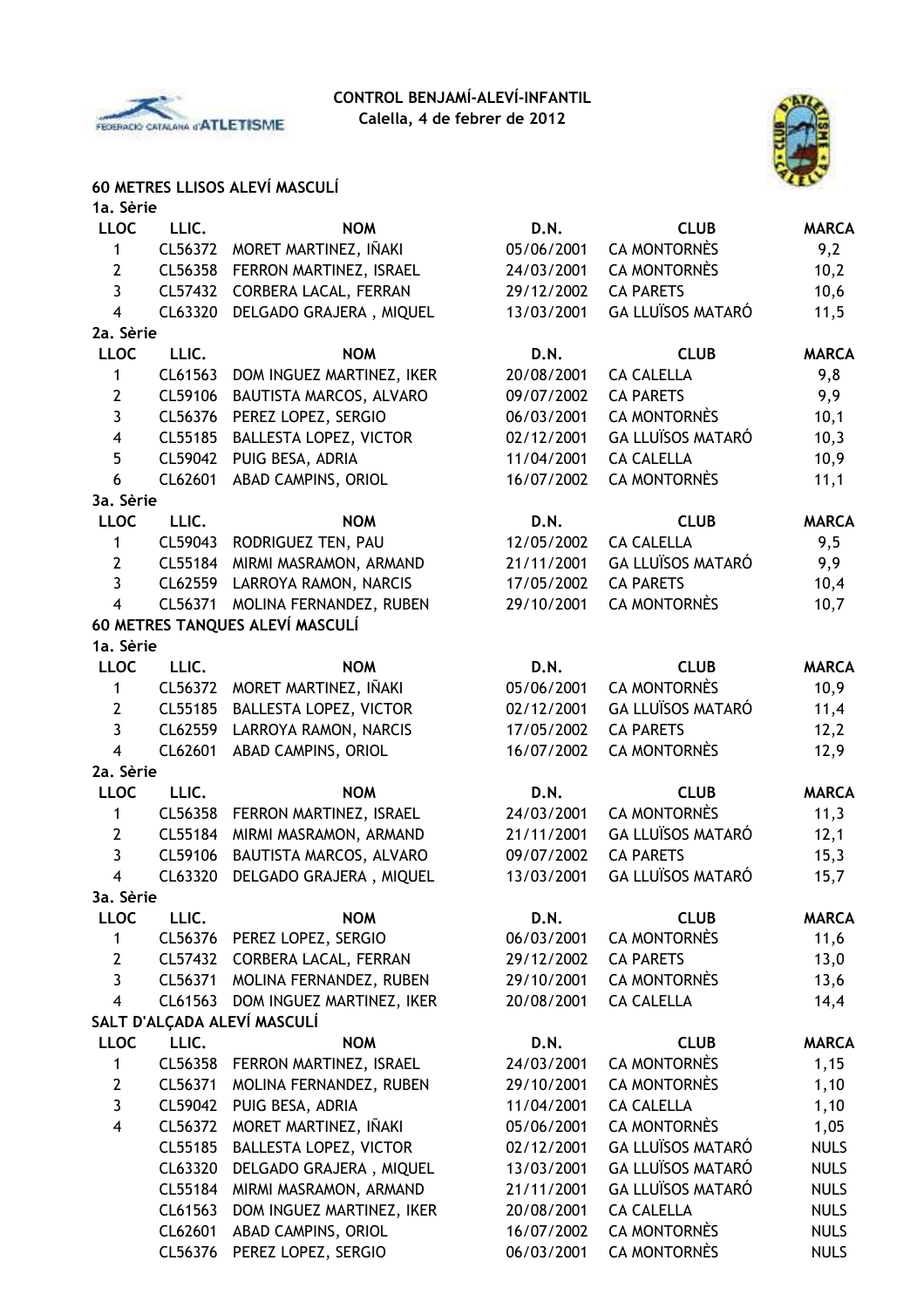



## **60 METRES LLISOS ALEVÍ FEMENÍ**

| 1a. Sèrie               |         |                                |            |                     |              |
|-------------------------|---------|--------------------------------|------------|---------------------|--------------|
| <b>LLOC</b>             | LLIC.   | <b>NOM</b>                     | D.N.       | <b>CLUB</b>         | <b>MARCA</b> |
| 1                       | CL56745 | ONWUKA, AMARACHI SANDRA        | 05/12/2001 | <b>CA LAIETANIA</b> | 9,9          |
| $\mathbf{2}$            | CL60246 | VALLE ROCA, JUDIT              | 08/01/2002 | <b>CA CALELLA</b>   | 10,0         |
| $\overline{3}$          | CL64051 | SARMIENTO TORRES, JUDIT        | 04/07/2001 | <b>CA MONTORNÈS</b> | 12,5         |
| $\overline{\mathbf{4}}$ | CL62566 | RUANO ALONSO, MARIA            | 29/04/2002 | <b>CA PARETS</b>    | 12,6         |
| 2a. Sèrie               |         |                                |            |                     |              |
| <b>LLOC</b>             | LLIC.   | <b>NOM</b>                     | D.N.       | <b>CLUB</b>         | <b>MARCA</b> |
| $\mathbf{1}$            | CL57611 | <b>GURRI CASALS, LIDIA</b>     | 19/05/2002 | <b>CA MONTORNÈS</b> | 9,0          |
| $\mathbf{2}$            | CL60655 | LOUGHMAN GARCIA, EMMA          | 08/06/2002 | <b>CA PARETS</b>    | 9,1          |
| $\overline{3}$          | CL55949 | SEBBAK REINON, PAULA           | 02/07/2001 | PENYA APA ANEM-HI   | 10,4         |
| $\overline{\mathbf{4}}$ | CL62157 | TOMAS MARTINEZ, LAIA           | 09/12/2001 | <b>CA LAIETANIA</b> | 10,5         |
| 5                       | CL62072 | GIL SALAZAR, ARIADNA           | 11/06/2002 | <b>CA CALELLA</b>   | 12,2         |
| 3a. Sèrie               |         |                                |            |                     |              |
| <b>LLOC</b>             | LLIC.   | <b>NOM</b>                     | D.N.       | <b>CLUB</b>         | <b>MARCA</b> |
| 1                       | CL60932 | ALSINA MUÑIZ, HELENA           | 22/05/2001 | <b>CA LAIETANIA</b> | 9,2          |
| $\mathbf{2}$            | CL57372 | SORIA POUS, ALBA               | 22/11/2001 | <b>CA PARETS</b>    | 11,6         |
| $\overline{3}$          | CL57373 | SORIA POUS, AINHOA             | 22/11/2001 | <b>CA PARETS</b>    | 15,1         |
|                         |         | 60 METRES TANQUES ALEVÍ FEMENÍ |            |                     |              |
| 1a. Sèrie               |         |                                |            |                     |              |
| <b>LLOC</b>             | LLIC.   | <b>NOM</b>                     | D.N.       | <b>CLUB</b>         | <b>MARCA</b> |
| 1                       | CL60655 | LOUGHMAN GARCIA, EMMA          | 08/06/2002 | <b>CA PARETS</b>    | 11,7         |
| $\mathbf{2}$            | CL56745 | ONWUKA, AMARACHI SANDRA        | 05/12/2001 | <b>CA LAIETANIA</b> | 12,4         |
| 3                       | CL55865 | GAROLERA GARCIA, ANNA          | 08/11/2001 | <b>CA CALELLA</b>   | 12,7         |
| $\overline{\mathbf{4}}$ | CL64051 | SARMIENTO TORRES, JUDIT        | 04/07/2001 | <b>CA MONTORNÈS</b> | 13,1         |
| 5                       | CL55949 | SEBBAK REINON, PAULA           | 02/07/2001 | PENYA APA ANEM-HI   | 13,3         |
| 2a. Sèrie               |         |                                |            |                     |              |
| <b>LLOC</b>             | LLIC.   | <b>NOM</b>                     | D.N.       | <b>CLUB</b>         | <b>MARCA</b> |
| 1                       | CL60246 | VALLE ROCA, JUDIT              | 08/01/2002 | <b>CA CALELLA</b>   | 11,7         |
| $\mathbf{2}$            | CL62157 | TOMAS MARTINEZ, LAIA           | 09/12/2001 | <b>CA LAIETANIA</b> | 12,7         |
| $\mathbf{3}$            | CL57373 | SORIA POUS, AINHOA             | 22/11/2001 | <b>CA PARETS</b>    | 13,9         |
| $\overline{\mathbf{4}}$ | CL57611 | <b>GURRI CASALS, LIDIA</b>     | 19/05/2002 | <b>CA MONTORNÈS</b> | 14,5         |
| 3a. Sèrie               |         |                                |            |                     |              |
| <b>LLOC</b>             | LLIC.   | <b>NOM</b>                     | D.N.       | <b>CLUB</b>         | <b>MARCA</b> |
| 1                       | CL60932 | ALSINA MUÑIZ, HELENA           | 22/05/2001 | <b>CA LAIETANIA</b> | 11,9         |
| $\mathbf{2}$            | CL62566 | RUANO ALONSO, MARIA            | 29/04/2002 | <b>CA PARETS</b>    | 13,6         |
| 3                       | CL57372 | SORIA POUS, ALBA               | 22/11/2001 | <b>CA PARETS</b>    | 14,1         |
| $\overline{\mathbf{4}}$ | CL62072 | GIL SALAZAR, ARIADNA           | 11/06/2002 | <b>CA CALELLA</b>   | 15,3         |
|                         |         | SALT D'ALCADA ALEVÍ FEMENÍ     |            |                     |              |
| <b>LLOC</b>             | LLIC.   | <b>NOM</b>                     | D.N.       | <b>CLUB</b>         | <b>MARCA</b> |
| 1                       |         | CL55865 GAROLERA GARCIA, ANNA  | 08/11/2001 | <b>CA CALELLA</b>   | 1,10         |
| $\mathbf{2}$            | CL55949 | SEBBAK REINON, PAULA           | 02/07/2001 | PENYA APA ANEM-HI   | 1,05         |
| 3                       | CL60246 | VALLE ROCA, JUDIT              | 08/01/2002 | <b>CA CALELLA</b>   | 1,05         |
| 4                       | CL64051 | SARMIENTO TORRES, JUDIT        | 04/07/2001 | <b>CA MONTORNÈS</b> | 1,00         |
|                         | CL57611 | <b>GURRI CASALS, LIDIA</b>     | 19/05/2002 | <b>CA MONTORNÈS</b> | <b>NULS</b>  |
|                         | CL62072 | GIL SALAZAR, ARIADNA           | 11/06/2002 | <b>CA CALELLA</b>   | <b>NULS</b>  |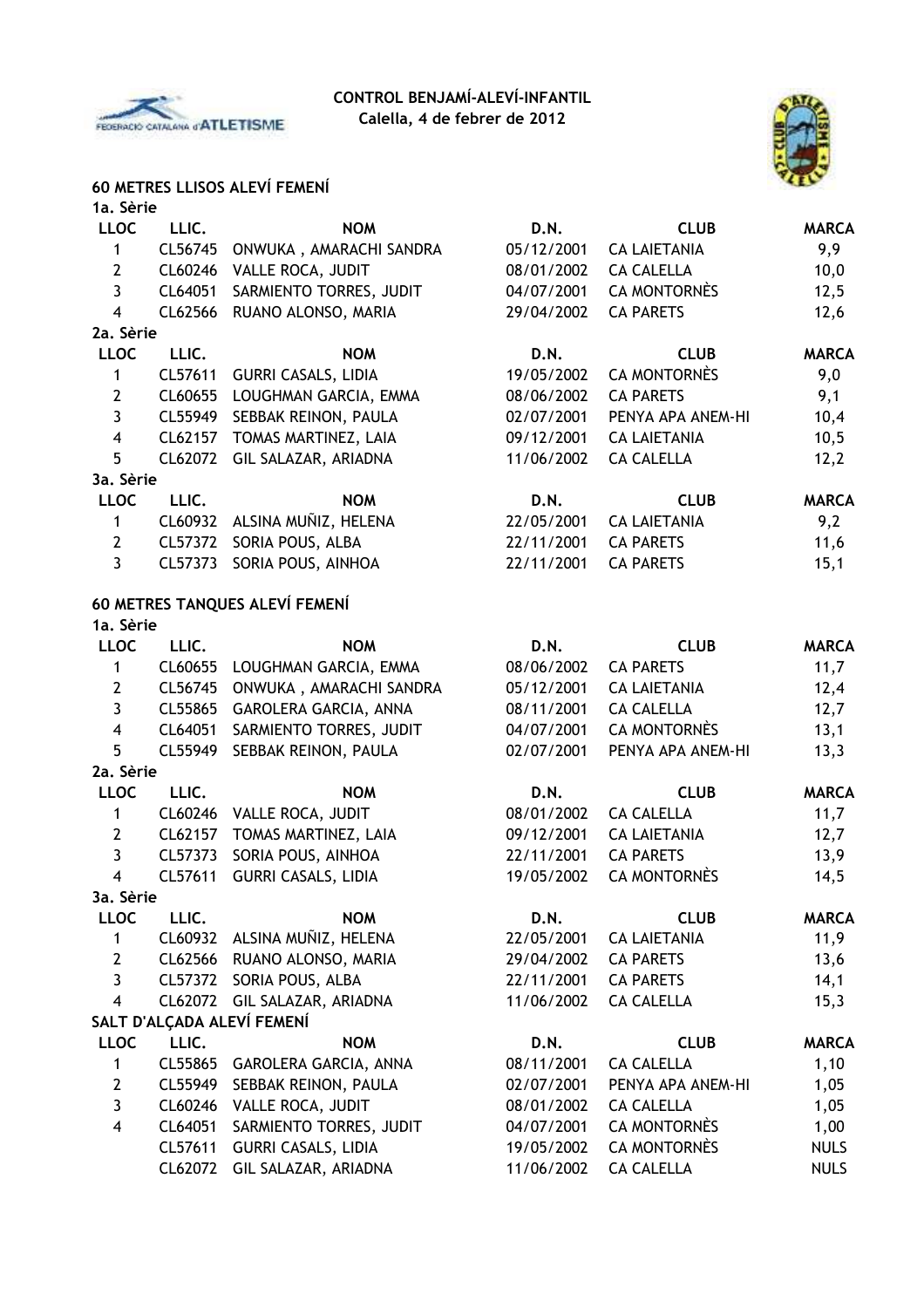

# **CONTROL BENJAMÍ-ALEVÍ-INFANTIL**

**Calella, 4 de febrer de 2012**



|                         |         | 1000 METRES LLISOS BENJAMÍ MASCULÍ   |             |                     |              |
|-------------------------|---------|--------------------------------------|-------------|---------------------|--------------|
| <b>LLOC</b>             | LLIC.   | <b>NOM</b>                           | D.N.        | <b>CLUB</b>         | <b>MARCA</b> |
| 1                       | CL62554 | DURAN MARTIN, ALEX                   | 24/02/2004  | <b>CA PARETS</b>    | 4,00,4       |
| $\mathbf{2}$            | CL62611 | MOLINA FERNANDEZ, VICTOR             | 15/12/2004  | <b>CA MONTORNÈS</b> | 4,19,0       |
| $\overline{\mathbf{3}}$ | CL62615 | RAMIREZ CORTES, IZAN                 | 22/10/2004  | <b>CA MONTORNÈS</b> | 4,23,0       |
| $\overline{\mathbf{4}}$ |         | CL62618 VALVERDE RODRIGUEZ, POL      | 11/02/2004  | <b>CA MONTORNÈS</b> | 4,23,3       |
| 5                       | CL62619 | VALVERDE RODRIGUEZ, MARC             | 11/02/2004  | <b>CA MONTORNÈS</b> | 4,48,5       |
| 6                       | CL62555 | FERNANDEZ LEON, DAVID                | 03/01/2004  | <b>CA PARETS</b>    | 5,27,2       |
|                         |         | SALT DE LLARGADA BENJAMÍ MASCULÍ     |             |                     |              |
| <b>LLOC</b>             | LLIC.   | <b>NOM</b>                           | <b>D.N.</b> | <b>CLUB</b>         | <b>MARCA</b> |
| 1                       | CL62554 | DURAN MARTIN, ALEX                   | 24/02/2004  | <b>CA PARETS</b>    | 3,00         |
| $\overline{2}$          | CL62555 | FERNANDEZ LEON, DAVID                | 03/01/2004  | <b>CA PARETS</b>    | 2,74         |
| 3                       | CL62611 | MOLINA FERNANDEZ, VICTOR             | 15/12/2004  | <b>CA MONTORNÈS</b> | 2,62         |
| 4                       | CL60241 | SALAS VILA, ADRIA                    | 15/02/2003  | <b>CA CALELLA</b>   | 2,62         |
| 5                       | CL62615 | RAMIREZ CORTES, IZAN                 | 22/10/2004  | <b>CA MONTORNÈS</b> | 2,61         |
| 6                       | CL61253 | JURADO AMBROS, ROC                   | 09/04/2003  | <b>CA LAIETANIA</b> | 2,58         |
| $\overline{7}$          | CL62619 | VALVERDE RODRIGUEZ, MARC             | 11/02/2004  | <b>CA MONTORNÈS</b> | 2,38         |
| 8                       | CL62618 | VALVERDE RODRIGUEZ, POL              | 11/02/2004  | <b>CA MONTORNÈS</b> | 2,19         |
|                         |         | LLANÇAMENT DE PILOTA BENJAMÍ MASCULÍ |             |                     |              |
| <b>LLOC</b>             | LLIC.   | <b>NOM</b>                           | D.N.        | <b>CLUB</b>         | <b>MARCA</b> |
| 1                       | CL62554 | DURAN MARTIN, ALEX                   | 24/02/2004  | <b>CA PARETS</b>    | 21,40        |
| $\overline{2}$          | CL60241 | SALAS VILA, ADRIA                    | 15/02/2003  | <b>CA CALELLA</b>   | 16,90        |
| 5                       | CL62611 | MOLINA FERNANDEZ, VICTOR             | 15/12/2004  | <b>CA MONTORNÈS</b> | 12,93        |
| $\overline{\mathbf{4}}$ | CL62615 | RAMIREZ CORTES, IZAN                 | 22/10/2004  | <b>CA MONTORNÈS</b> | 14, 11       |
| 3                       | CL62618 | VALVERDE RODRIGUEZ, POL              | 11/02/2004  | <b>CA MONTORNÈS</b> | 15,33        |
|                         |         |                                      |             |                     |              |

- CL62619 VALVERDE RODRIGUEZ, MARC 11/02/2004 CA MONTORNÈS 12,00
- CL62555 FERNANDEZ LEON, DAVID 03/01/2004 CA PARETS 11,17